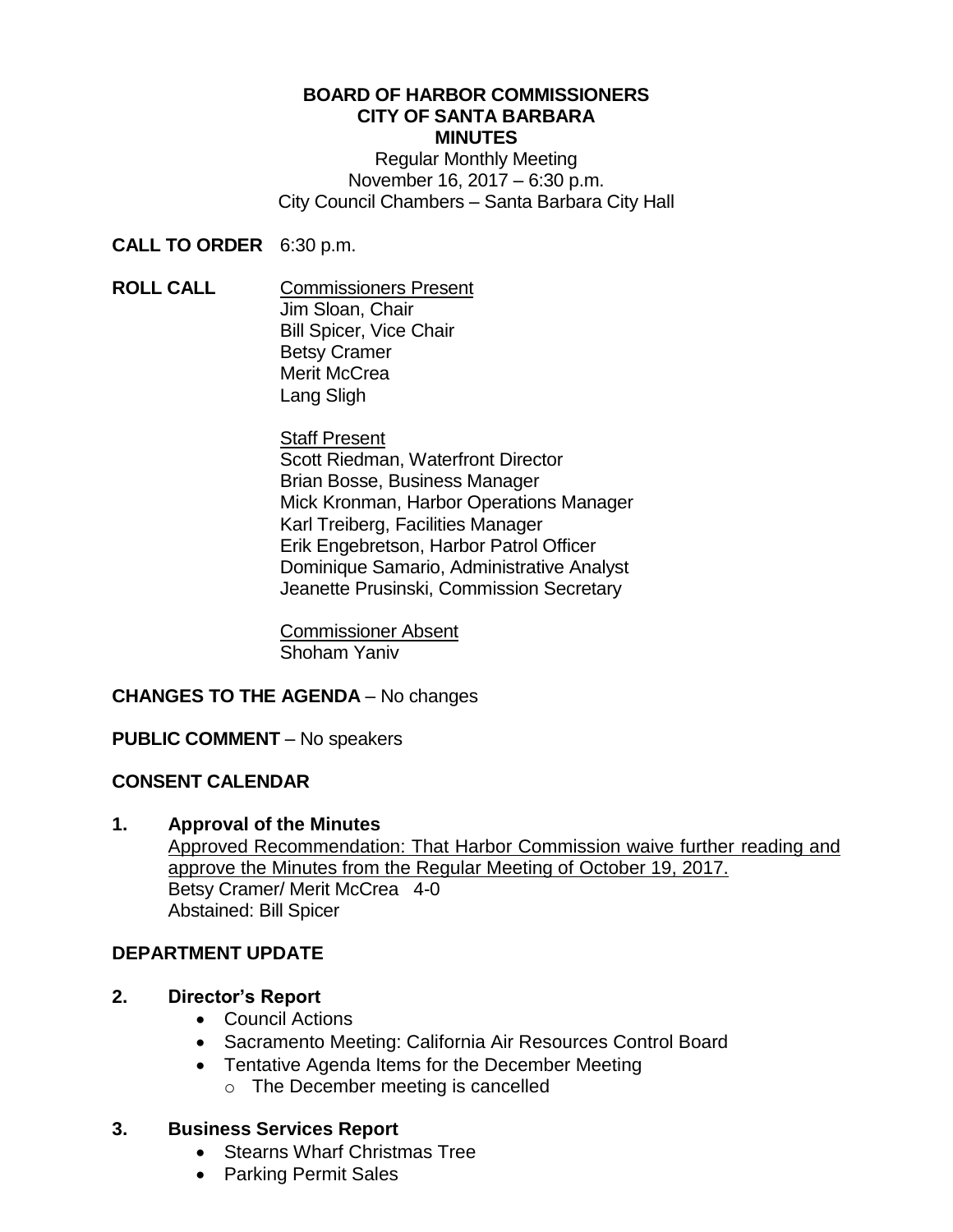Harbor Commission Minutes November 16, 2017 Page 2

### **4. Harbor Operations Report**

- Body Found Floating off West Beach
- Harbor Festival Recap
	- o The next Harbor & Seafood Festival is scheduled October 13th, 2018
- $\bullet$  32<sup>nd</sup> Parade of Lights December 10<sup>th</sup>

### **NEW BUSINESS**

### **5. Population and Predation Trends among Great White Sharks in Southern California**

Dr. Chris Lowe, director of the Shark Lab at California State University, Long Beach, discussed population and predation trends Among Great White Sharks in Southern California.

### **6. Protocols for Posting Shark Advisories on City Beaches**

Mick Kronman, Harbor Operations Manager, discussed protocols for posting beach advisories when sharks are sighted in City waters.

### **7. Draft Coastal Land Use Plan Review**

Timmy Bolton, Assistant Planner in the Community Development Department, and Debra Andaloro, Principal Planner in Community Development, presented the Draft Coastal Land Use Plan, the Draft Plan's public outreach and review, and draft policies relating to the Harbor and Waterfront.

City Planning staff asks for a letter from the Harbor Commission to the Planning Commission, describing support and recommendations on the draft policies.

To stay informed:

- Visit the Local Coastal Program [www.SantaBarbaraCA.gov/LCP](http://www.santabarbaraca.gov/LCP)
- Join the LCP Update Notification list [http://SantaBarbaraCA.gov/MySubs](http://santabarbaraca.gov/MySubs)
- Interactive maps concerning sea level rise [www.OurCoastOurFuture.org](http://www.ourcoastourfuture.org/)

Attachment: LCP Post Card

## **COMMISSION/STAFF COMMUNICATIONS**

 Mick Kronman, Harbor Operations Manager, said the Department of Fish and Wildlife closed parts of the lobster fishery on Santa Cruz and Anacapa Islands due to higher-than-tolerable levels of domoic acid.

## **ADJOURNMENT**

Approved Adjournment at 8:15 p.m. Bill Spicer/ Betsy Cramer 5-0